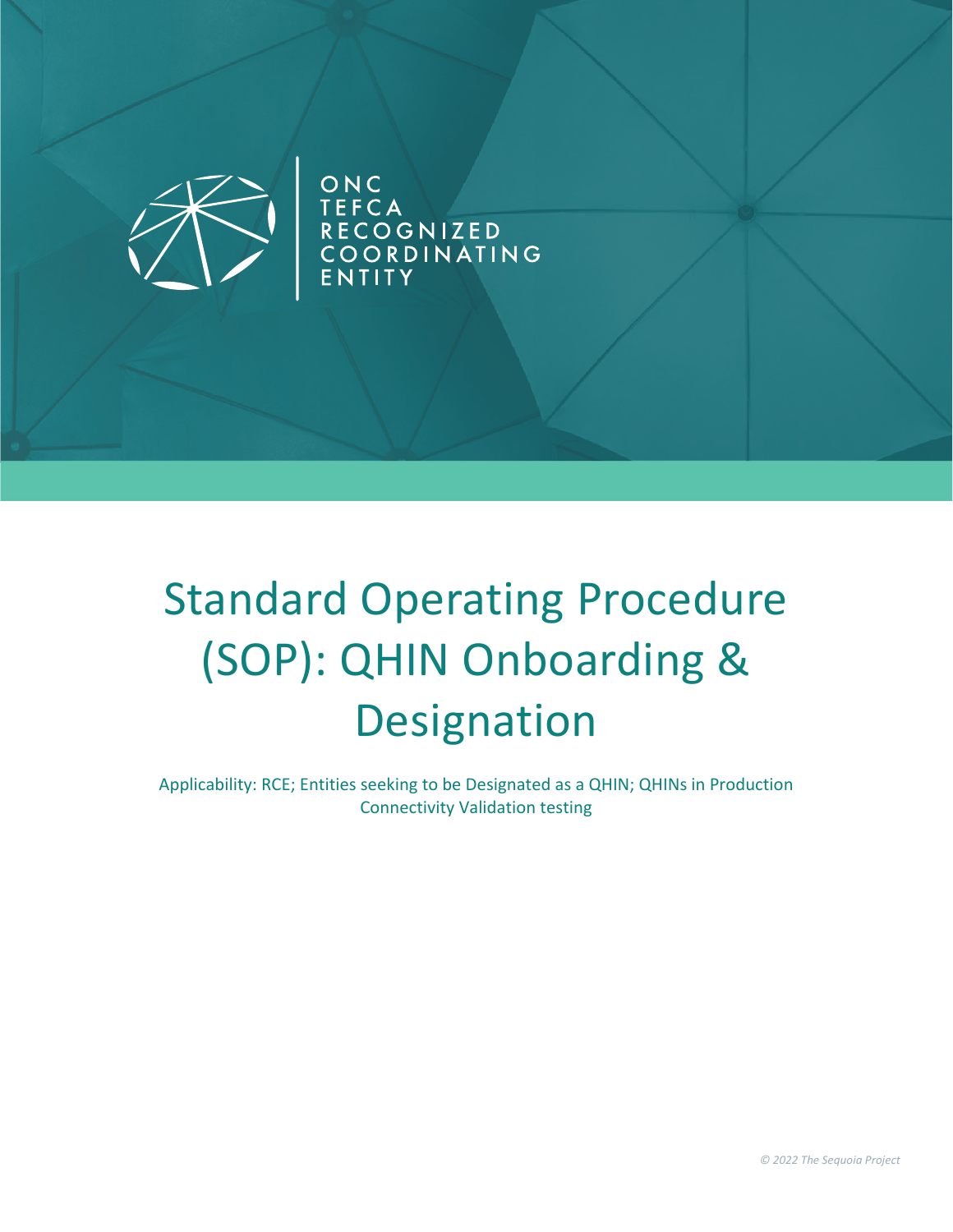# **1 COMMON AGREEMENT REFERENCES**

The Common Agreement at Section 4 addresses the Designation of QHINs. Section 4.1 requires anyone seeking to be designated as a QHIN to demonstrate that it meets the QHIN Eligibility Criteria. Section 4.3 requires anyone seeking to be Designated as a QHIN to submit an application to the RCE that demonstrates how the applicant meets the QHIN Eligibility Criteria.

Text quoted in bold below is from the Common Agreement. Capitalized terms used below without definitions shall have the respective meanings assigned to such terms in the Common Agreement.

# **2 PURPOSE**

This SOP identifies the process and specific requirements for Onboarding and Designation, including demonstrating satisfaction of the QHIN Eligibility Criteria, the review and disposition of all QHIN applications, and the testing process.

# **3 COMMUNICATION OF ONBOARDING & DESIGNATION STATUS BY APPLICANT**

By submitting an application for QHIN Designation, the applicant agrees that it will only communicate its status at any point in the course of this Onboarding & Designation process in accordance with the RCE's written communications protocols.

# **4 PROCEDURE**

## **Section I: Eligibility Requirements**

Applicants must satisfy the eligibility criteria set forth in the Common Agreement, including the requirements for the satisfaction of each criterion as set forth in this SOP.

- **1. Common Agreement Criterion: "Signatory must demonstrate that it meets the definition of a U.S. Entity and is not owned or controlled by any non-U.S. person(s) or entity(-ies). The specific, required means to demonstrate this are set forth in an SOP."** 
	- a. Signatory must provide a copy of its charter or equivalent document issued by the Secretary of State, or similar government agency, for the jurisdiction in which the

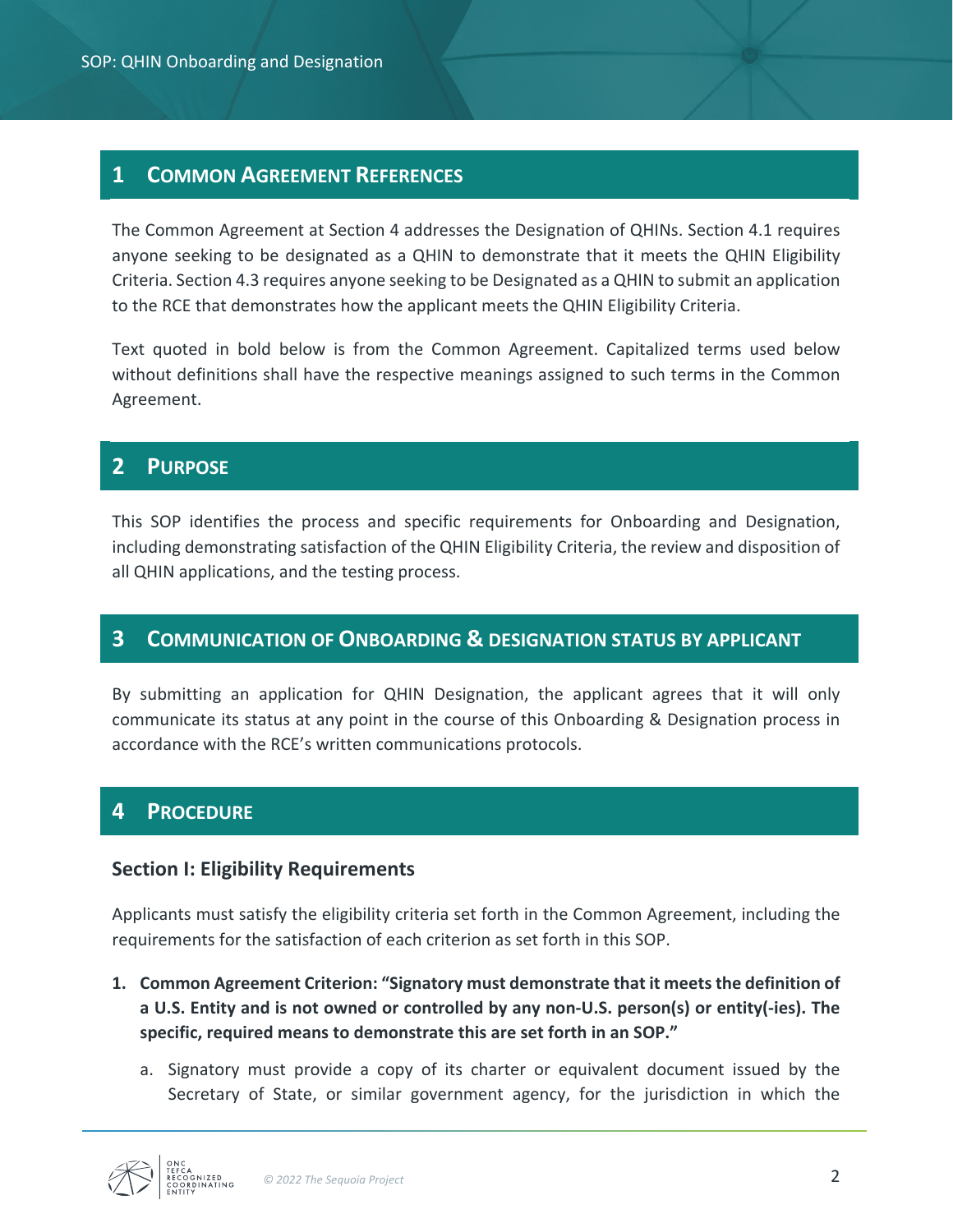Signatory is legally organized or incorporated. Signatory shall provide its principal place of business, which shall be within the United States.

- b. Signatory must provide a certificate of good standing, or similar document, issued by the relevant governmental authority for the jurisdiction in which Signatory is domiciled and dated within ninety (90) calendar days of the date of Signatory's QHIN application.
- c. Signatory must provide a current copy of its organizing documents, such as Articles of Incorporation and Bylaws for a corporation or Articles of Organization and Operating Agreement for a limited liability company. These documents must be attested to by the Secretary of the organization or another officer of the organization if there is no Secretary.
- d. Signatory must provide a list of its current officers and members of its governing body/ies, including their full names, business addresses, and their terms.
	- (i) Signatory shall also attest that none of the individuals below are listed on the Specially Designated Nationals and Blocked Persons list published by the United States Department of Treasury Office of Foreign Asset Control or the list of Excluded Individuals published by the U.S. Department of Health and Human Services, Office of the Inspector General:
		- 1. All owners with a 5% or greater ownership interest in the Signatory, if any;
		- 2. Officers of the legal entity that is the Signatory;
		- 3. Governing body members of the legal entity that is the Signatory;
		- 4. Members of the executive management of Signatory.
- e. Signatory must attest that Signatory is not owned or controlled by any non-U.S. person(s) or entity(-ies) except to the extent that the foreign ownership fully complies with the requirements of the Means to Demonstrate U.S. Ownership and Control of a QHIN SOP.
- **2. Common Agreement Criterion: "Signatory is able to exchange Required Information, as defined in this Common Agreement. The specific, required means to demonstrate this are set forth in an SOP."** 
	- a. Signatory must meet the following:
		- (i) Be capable of the exchange of Required Information for all Exchange Purposes. Signatory must describe the purposes for exchange that are currently permitted on its network;

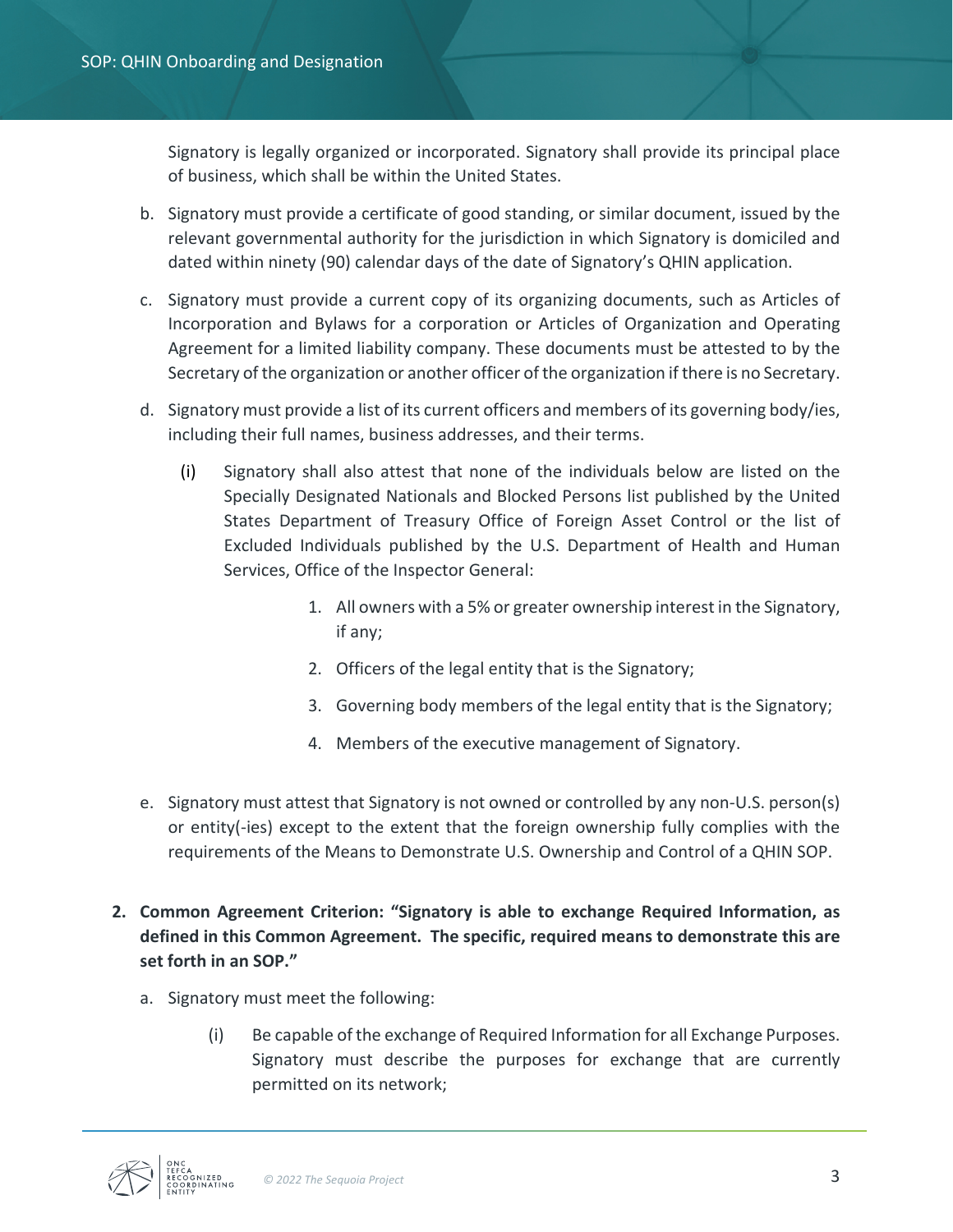- (ii) Be capable of conducting exchange with unaffiliated organizations. Signatory must describe entities participating in its network, including their affiliation or non-affiliation with one another;
- (iii) Signatory must describe how it currently facilitates exchange of health information (e.g., query, push, other exchange modality); and
- (iv) Signatory shall indicate the length of time that it has experience with (i).
- b. Signatory must submit the number and type of organizations that utilize its exchange services in order to demonstrate that it is engaged in the exchange of Required Information. Signatory shall specify if it limits the types of organizations that can participate in its network or if its network is specialized in any manner (e.g., by geography, exchange purposes, type of information exchanged).
- c. Signatory must submit copies of its data sharing agreements, operating policies and procedures, and other legal agreements and related documents that govern the operation of its health information network.
- **3. Common Agreement Criterion: "Signatory must demonstrate that it has the ability to perform all of the required functions of a QHIN in the manner required by this Common Agreement, the SOPs, the QTF, and all other applicable guidance from the RCE. Signatory can demonstrate this by having been in operation and supporting the query functionality as outlined in the QTF, or other functionally comparable exchange method, for at least the twelve (12) calendar months immediately preceding its application to be Designated. However, the RCE will consider other evidence that Signatory may offer to demonstrate compliance with this eligibility criterion as more fully set forth in the applicable SOP. Notwithstanding the foregoing, if Signatory does not demonstrate that it has been supporting query functionality as outlined in the QTF, the RCE may deem this requirement to be satisfied on an interim basis and Designate Signatory under a provisional status, subject to additional monitoring as further provided in the Onboarding & Designation SOP, including additional review during a provisional period."**
	- a. It is anticipated that QHINs may process tens of millions of transactions each day. Signatory must, therefore, demonstrate that it has the ability to successfully process a high number of transactions through a high performing, reliable environment. The following performance measures must be provided to the RCE as part of Signatory's application:
		- (i) Average monthly transaction volumes;

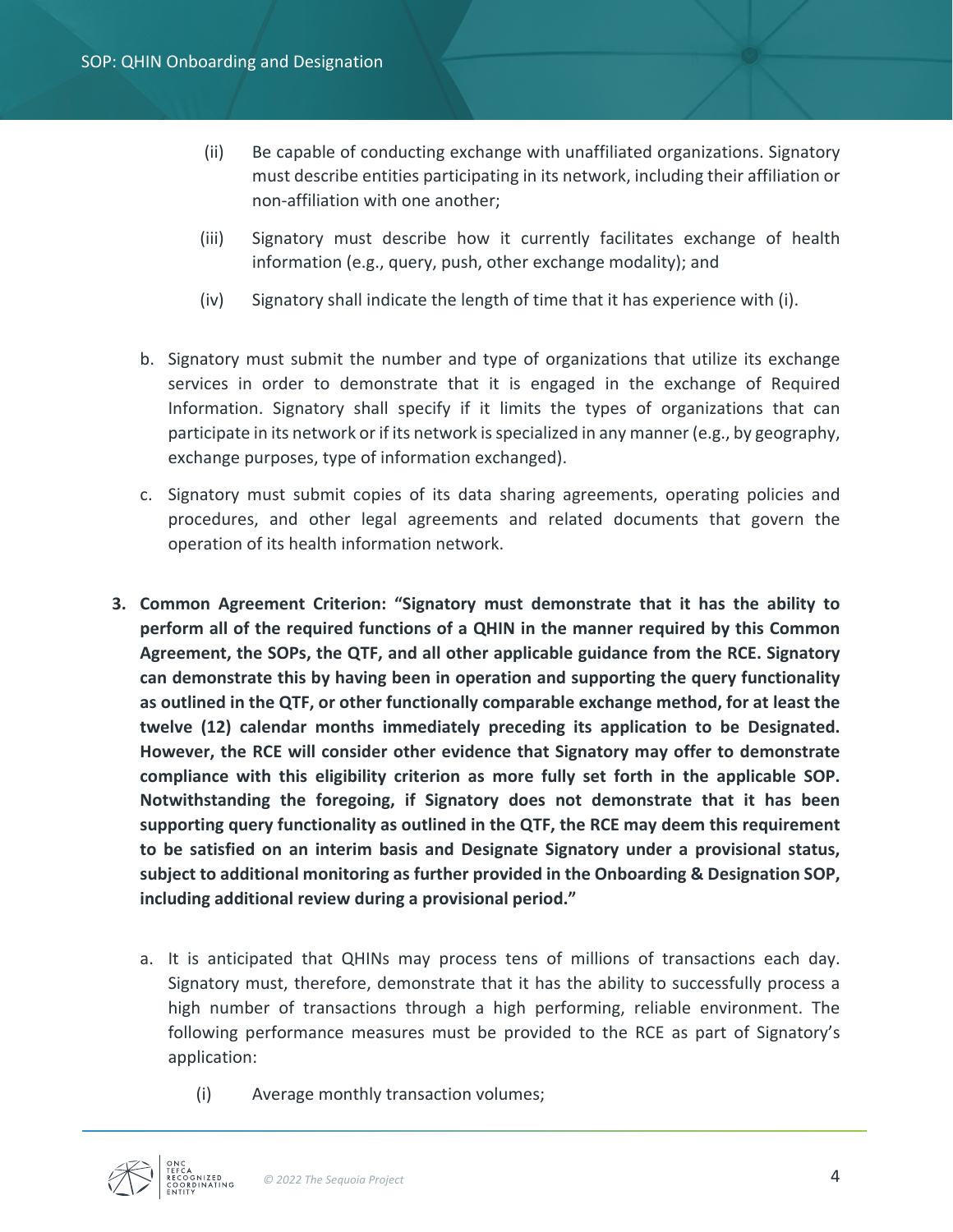(ii) Average annual transaction volumes.

Signatory must show that it is currently processing successful transactions in order for the RCE to have any means by which to evaluate the ability of Signatory to process transactions at the anticipated scale and expected reliability of a QHIN.

- b. Signatory must provide specific information regarding its architecture and an attestation of its ability to expand the volume of data transactions through its network. This information shall include the ability to add technology capacity, staff, and other needed resources. Signatory should provide specific evidence of having been in operation and supporting the query functionality as outlined in the  $QTF<sup>1</sup>$  $QTF<sup>1</sup>$  $QTF<sup>1</sup>$  for at least the twelve (12) calendar months immediately preceding its application to be Designated as a QHIN.
- c. The RCE can Designate Signatory as a QHIN, assuming Signatory satisfies all other requirements, on a provisional basis if the RCE determines that Signatory can reasonably support the query functionality as outlined in the QTF in production, exchange with other QHINs, and otherwise comply with the requirements of the Common Agreement. When making this determination, the RCE will require evidence to show that Signatory has been engaged in the transmission of Required Information using a different but functionally comparable exchange method to the QTF in a live production environment for at least the twelve (12) consecutive calendar months immediately preceding its application to the RCE.

If Signatory cannot demonstrate at least twelve (12) consecutive calendar months of operating history with query functionality as outlined in the QTF, the RCE can consider other evidence that Signatory is capable of a functionally comparable<sup>[2](#page-4-1)</sup> exchange method (provisional status).

Provisional status for organizations that do not satisfy all of the requirements of this eligibility criterion at the time of application:

(i) The RCE may Designate an organization as a QHIN on a provisional basis ("Provisional Status") based on a determination that the organization: (1) does not, at the time of its application, satisfy all of the requirements of this eligibility criterion, but (2) demonstrates the likelihood of being able to satisfy all such

<span id="page-4-1"></span><span id="page-4-0"></span><sup>&</sup>lt;sup>2</sup> "[F]unctionally comparable exchange method" means executing all of the functions specified in Table 1 of the QTF, using standards (including proprietary standards) that may or may not be identified in Table 1. "[F]unctionally comparable exchange method" does not require experience using specific standards or profiles.



 $\overline{a}$ 

<sup>&</sup>lt;sup>1</sup> "Query functionality as outlined in the QTF" means executing all functions and standards in Table 1 of the OTF.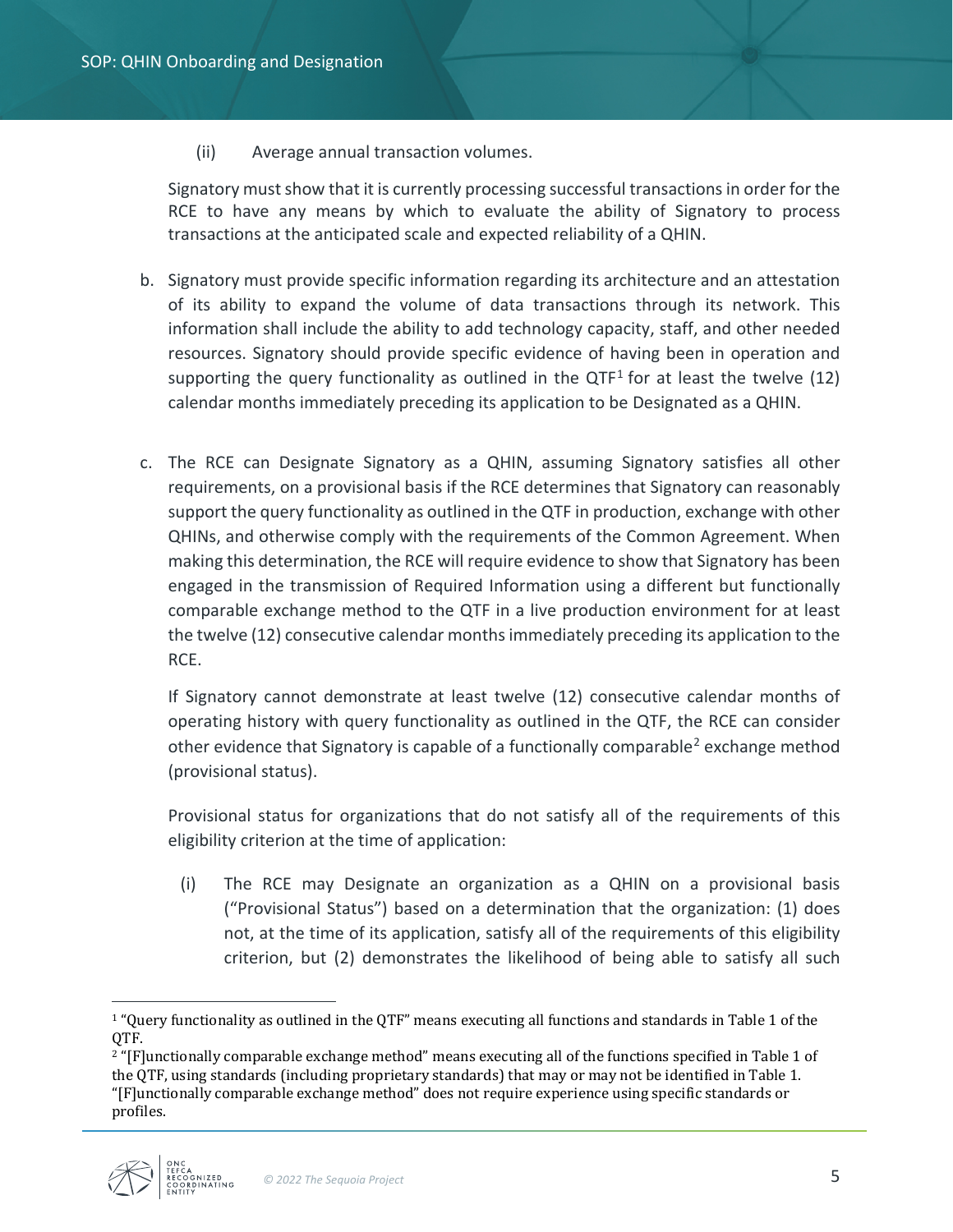requirements during the course of the Provisional Status. The Provisional Status is a 12-month period in which a QHIN has the opportunity to demonstrate the ability to perform all of the required functions of a QHIN in the manner required by the Common Agreement, QTF, and applicable SOPs.

(ii) The RCE may impose such limitations on Signatory during its Provisional Status as the RCE deems reasonably necessary to allow the RCE to monitor Signatory's performance. This may include, but is not limited to, requiring Signatory to provide information about the type and volume of exchange activity, any problems that Signatory or its Participants or Subparticipants experience with exchange activity, participation in meetings with the RCE to discuss Signatory's performance during the Provisional Status, and any other matters that the RCE determines to be necessary. The Provisional Status shall continue for a time period of twelve (12) calendar months following the RCE Designating Signatory as a QHIN in Provisional Status; provided, however, that the RCE has the right to suspend (and toll) or terminate Signatory's Designation at any point if the RCE determines that Signatory is not in compliance with the requirements and obligations that are applicable to QHINs, as more fully set forth in the applicable SOP.

A QHIN in Provisional Status is a Designated QHIN that is subject to additional monitoring by the RCE for purposes of assuring the RCE that the QHIN is fully meeting the requirements of being a QHIN. QHINs may not discriminate against any QHIN, including those in Provisional Status, and all QHINs must exchange with one another as required by the Common Agreement, the SOPs, and the QTF.

- d. Signatory must identify any gaps between its current technical infrastructure and the requirements of the QTF and identify its plan to address these gaps so that Signatory will be able to fully comply with the QTF once Signatory is Designated as a QHIN.
- e. Signatory must provide evidence of compliance with the QTF, including but not limited to any required conformance, interoperability, or partner testing as specified in this SOP and/or in the separate QHIN Testing Process document(s).
- **4. Common Agreement Criterion: "Signatory must demonstrate that it has in place, at the time of its application to be Designated, the organizational infrastructure and legal authority to comply with the obligations of the Common Agreement and a functioning system to govern its Health Information Network. In addition, Signatory must demonstrate it has the resources and infrastructure to support a reliable and trusted network. The specific, required means to demonstrate this are set forth in an SOP."**

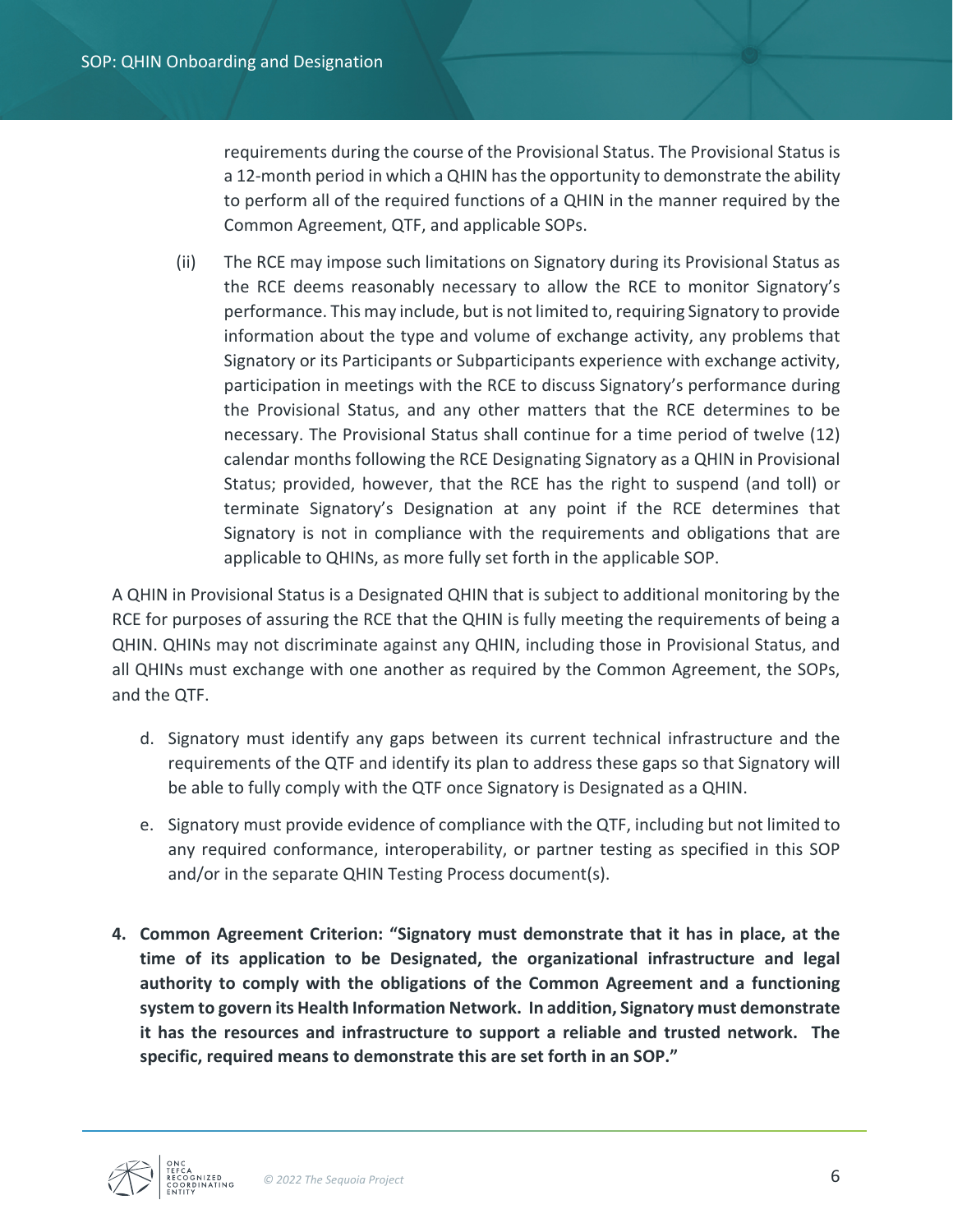- a. Signatory must have network governance. This governance must include the following:
- (i) Network governance must include representatives of entities that participate in Signatory's network. Signatory must describe the eligibility criteria for becoming a representative in its network governance, including any criteria related to ensuring the diversity of those participating in Signatory's network are represented. Signatory must provide the number (or range) of individuals that participate in the body responsible for its network governance, as well as their affiliations.
- (ii) Network governance must provide for participation by network participants. The body responsible for network governance, which must include network participants, must have the ability to make decisions regarding Signatory's network. As an indicum of having representative and participatory network governance, Signatory must state the minimum frequency with which meetings of the governing body are required to take place (e.g., monthly, quarterly, etc.) and attest that these meetings are attended by the number of acting representatives necessary to establish a quorum.
- (iii) Network governance must be codified through written means. Signatory must provide a copy of the document(s) that memorialize(s) the body's authority to govern the network.
- (iv) The rules of network governance must be communicated to members of Signatory's network. Signatory must describe how network governance rules are communicated (e.g., via contract terms, policies, or some other written form?).
- (v) Network requirements must be enforced, including for onboarding entities to the network. Signatory must describe how Signatory evaluates organizations to decide that they have the necessary technical, legal, and operational capability to participate in Signatory's network.
- b. Signatory's network governance must include the following functions:
- (i) Oversight of the technical framework that enables the exchange of Required Information through its network. If Signatory uses a third-party technology vendor for its network, explain how Signatory conducts oversight of the third party and how Signatory will assure the third party's compliance with the Common Agreement and QTF.

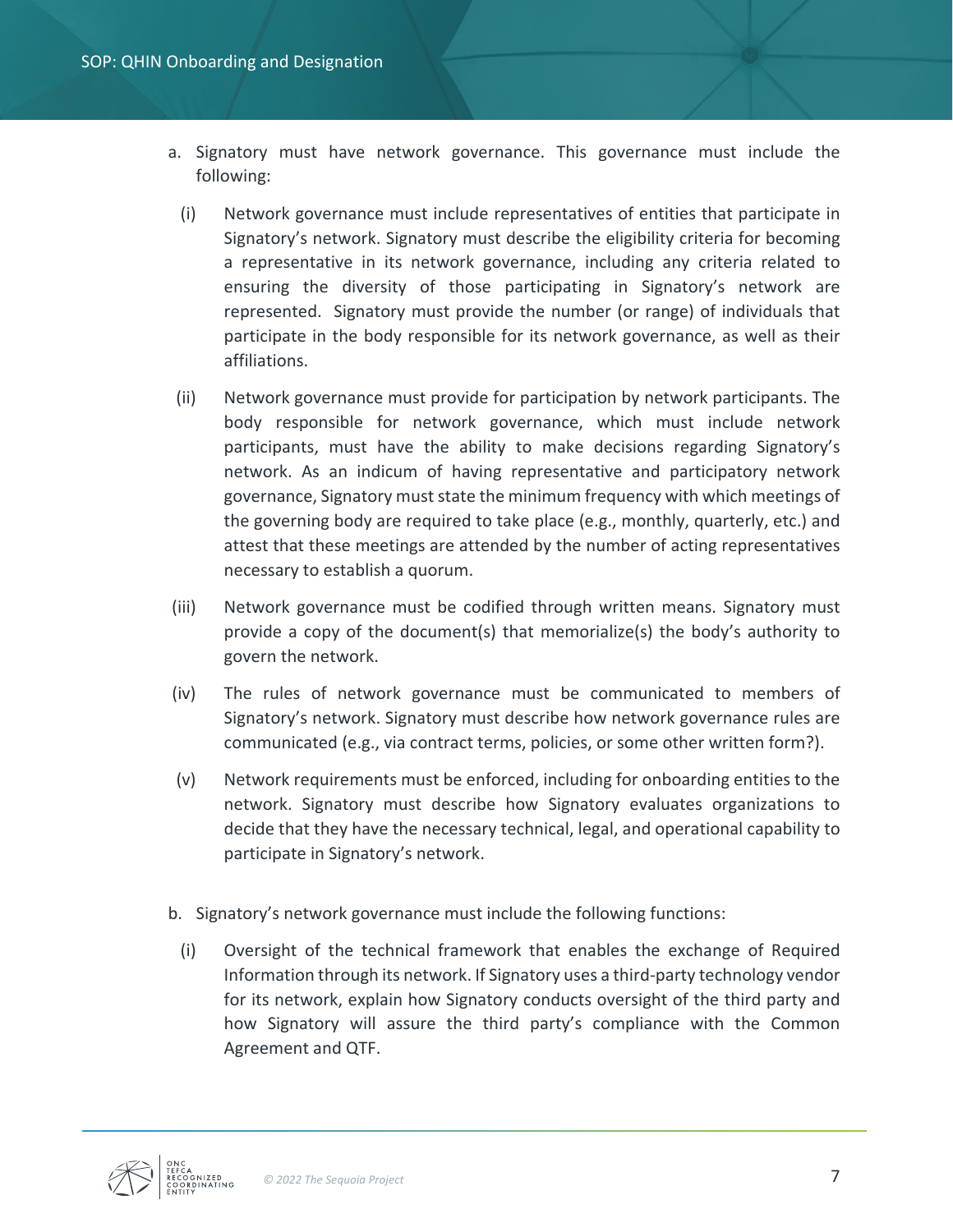- (ii) Signatory must describe and demonstrate the legal means that it uses to enforce the policy, technical, and legal requirements of its network with its participants. If Signatory does not have a network legal agreement, the burden is on Signatory to demonstrate that it does have a legally enforceable approach.
- (iii) A formalized structure, resources, and controls to satisfy the privacy and security requirements of the Common Agreement and related SOPs, as well as evidence of compliance as specified in related SOPs.
- (iv) A formalized process to advance cooperation or resolve disputes regarding use of Signatory's network. Signatory shall provide a detailed description of: (1) all disputes that have been processed through the dispute resolution process during the twenty-four (24) calendar months immediately preceding the submission of Signatory's application; (2) any disputes that are pending at the time Signatory submits its application; and (3) any legal claims filed during the twenty-four (24) calendar months immediately preceding the submission of Signatory's application that arose out of a dispute that was first brought to Signatory's dispute resolution process or that was permitted to bypass such process (e.g., a petition for injunctive relief), to the extent Signatory knows of any such legal claims.
- (v) A formalized process to manage any data breach involving Signatory's network.
- (vi) A formalized process to impose sanctions on any network participant that violates the rules of Signatory's network, including the suspension or termination of said participant's ability to use the network.
- (vii) A formalized process to implement changes to any of the above.
- c. Signatory must have the requisite financial and personnel resources to support its obligations as a QHIN. This includes but is not limited to the following:
	- (i) Signatory shall provide an attestation of the organization's financial health to assure continuity of QHIN operations. This includes an attestation that Signatory has available a minimum amount of cash, or cash equivalents, and availability of borrowing arrangements (e.g., a line of credit) equal to 6 calendar months of operating reserves, as well as copies of its audited financials for the prior two years.
	- (ii) Signatory shall describe the organizational structure and personnel who support the QHIN, including how these individuals work with the network governing body.
	- (iii) Signatory shall provide evidence of one of the following: (1) a certificate of insurance demonstrating that Signatory has current cyber-liability coverage that

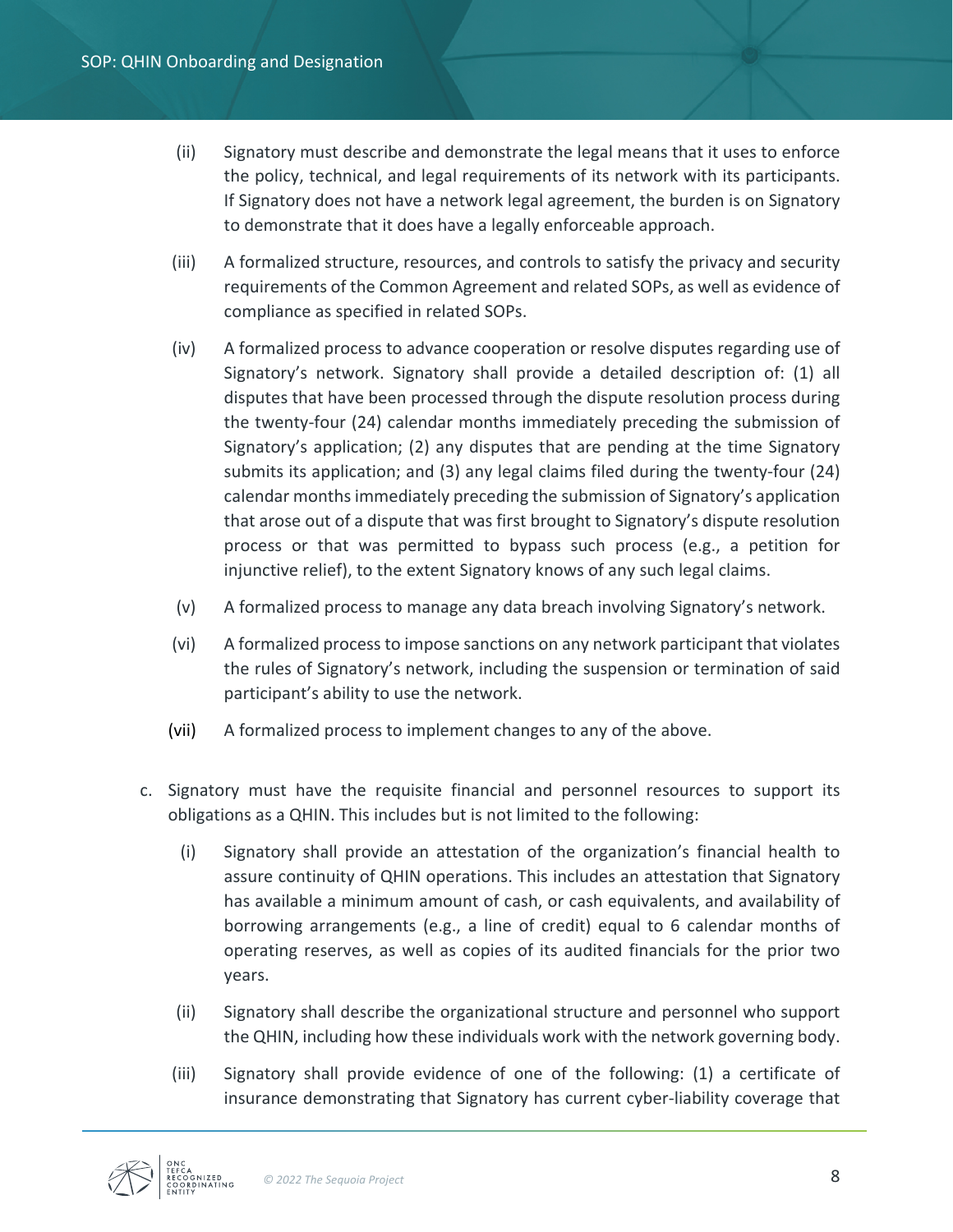meets the requirements set forth in the applicable SOP; (2) that Signatory has applied for cyber-liability coverage that meets the requirements set forth in the applicable SOP, including an attestation that Signatory will obtain the coverage prior to Signatory being Designated; or (3) available internal funds, separate from those attested to in  $4(c)(i)$ , to self-insure against a cyber-incident in at least the amount required by the applicable SOP.

- d. Security
	- (i) Trusted Network. Signatory must provide evidence that it has been certified under a nationally recognized security framework from a list of pre-approved certifications/certifying bodies developed by the RCE, as required by the QHIN Security Requirements for the Protection of TI SOP.
	- (ii) Chief Information Security Officer. Signatory must have a Chief Information Security Officer and provide evidence that the CISO has executive-level responsibility for overseeing the security of Signatory's network.

Signatory must provide detailed information about any HIPAA reportable breaches of ePHI over the past 3 years, including the nature of the breach, the number of individuals affected by the breach, the remediation measures undertaken by Signatory, and the amount of any fines or penalties.

# **Section II: QHIN Application Process**

#### **1. Beginning the application process**

The entity seeking to be Designated as a QHIN must inform the RCE of its intent to apply by submitting written communication to QHINApplications@sequoiaproject.org or via other appropriate method advertised by the RCE (e.g., web portal). The RCE will provide the entity with the Onboarding process documents to become a QHIN and schedule a virtual consultation with the entity to review the Eligibility Requirements, Onboarding process documents, and answer any clarifying questions. The Onboarding process documents that the RCE provides to the entity shall be the following: (1) this Onboarding & Designation SOP, (2) a copy of the Common Agreement for signature, and (3) QHIN Application. The Common Agreement and QHIN Application are to be completed and returned in their entirety to the RCE representative for review.

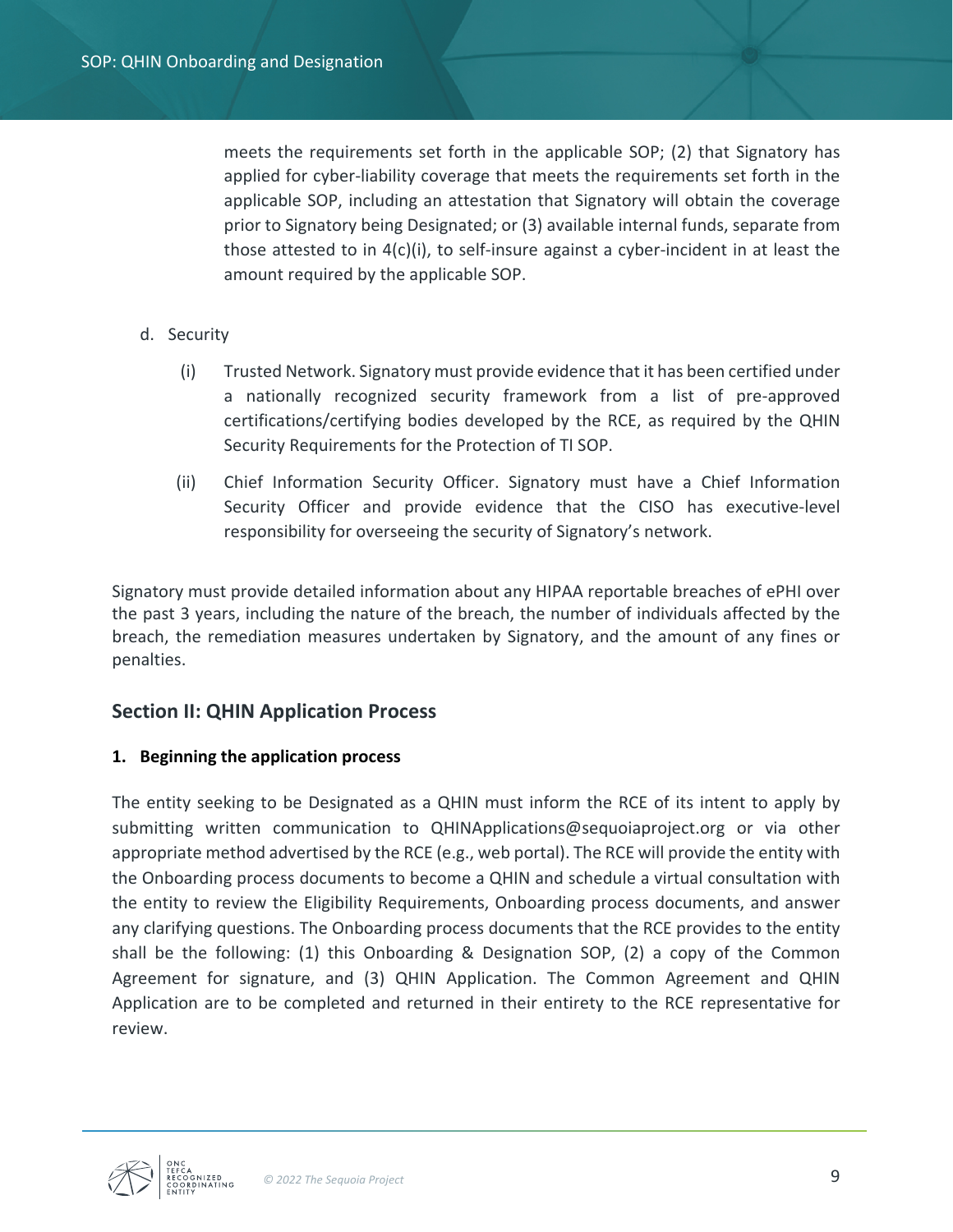#### **2. RCE review of applications for completeness**

Upon receipt of an application, the RCE will review the application to determine if the applicant has responded to all of the application's questions and provided supporting documents. If the application is not complete, the RCE will notify the applicant within thirty (30) calendar days of receipt of the application what information is required to make the application complete. The RCE may extend this time period. Once the RCE has determined that the application is complete, the RCE will notify the applicant in writing that its application has been accepted for review. The acceptance of an application for review does not mean that the applicant will be Designated as a QHIN; the applicant must demonstrate that it meets all of the requirements to be Designated as a QHIN.

#### **3. RCE review of complete applications**

Once the RCE determines that the application is complete, it will begin its review of the application to determine whether the applicant meets the Eligibility Criteria to be Designated as a QHIN. The RCE will complete its review within sixty (60) calendar days of notifying the applicant that its application is "complete." The RCE may extend this time period.

The RCE may contact the applicant with questions as the RCE reviews the application. The applicant will have ten (10) business days to respond with answers to questions from the RCE. It is important that the applicant respond to the RCE promptly so that the RCE can complete its review within the sixty- (60-) calendar day timeframe. If the applicant fails to respond with satisfactory answers to the RCE's questions within ten (10) business days, then the application shall be deemed to have been withdrawn by the applicant without any further action by the RCE. The effect of this withdrawal is to end all review by the RCE.

If an application is deemed to have been withdrawn, the applicant can reapply no sooner than six (6) calendar months after the date on which its previous application was submitted with a new application that includes all required information and that specifically addresses the question(s) to which the applicant previously failed to respond and an explanation as to why no response was previously provided within the required timeframe. The RCE will review a reapplication solely on the basis of what is included in the re-application; the applicant cannot rely upon information or documents that were previously submitted to the RCE.

The application contains several different sections that require the applicant to demonstrate its ability to comply with the different Eligibility Criteria. The RCE will have different sections of the application reviewed by different RCE team members depending upon each team member's expertise. During the review of the application by the team members, if the RCE determines that the applicant has failed to demonstrate that it satisfies any Eligibility Criterion or other requirement, the RCE will stop its review and deny the application.

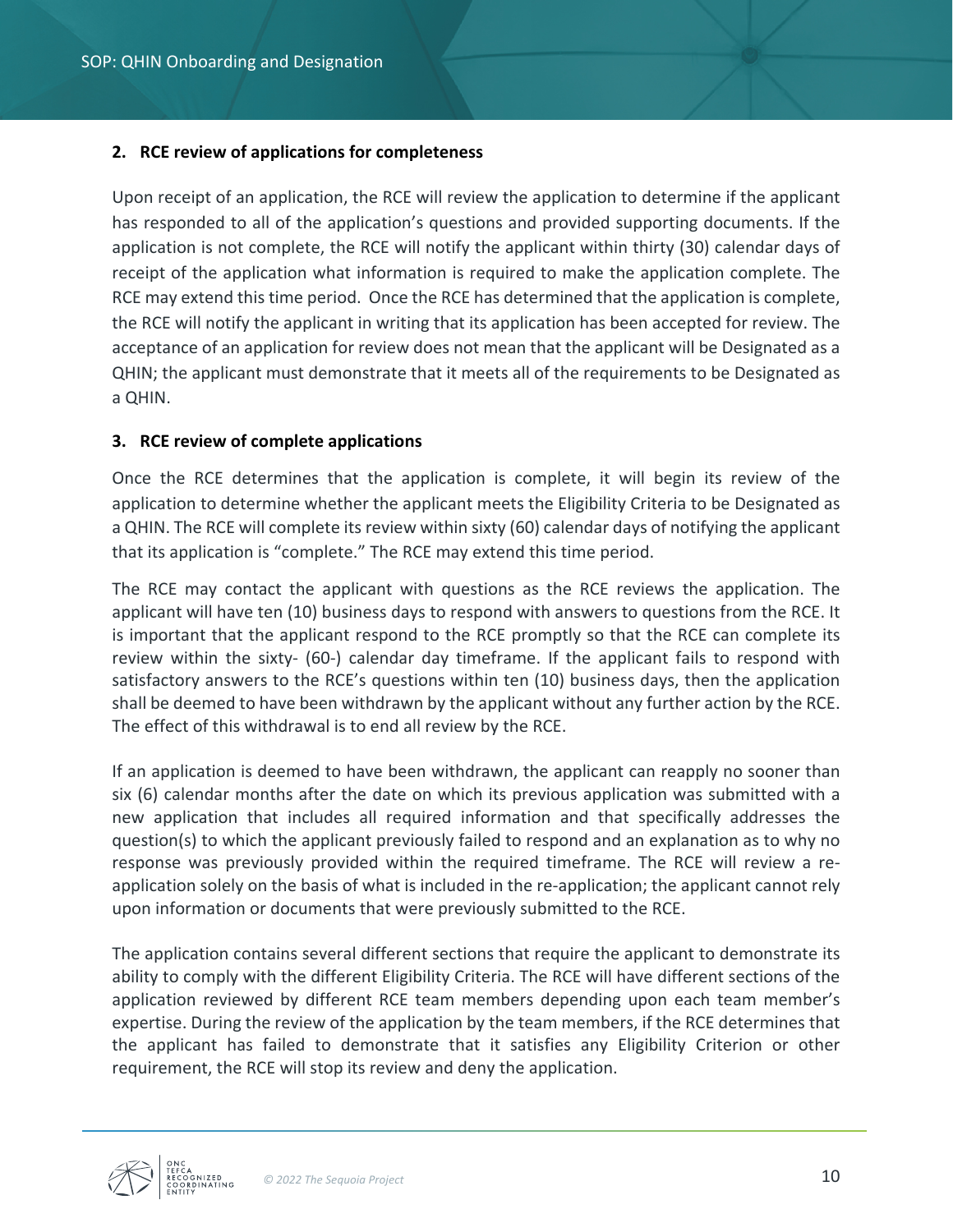If the RCE denies an application, it will notify the applicant of the denial and will identify why the application was denied. Applicants should understand that there may be additional failures to comply that the RCE has not yet identified at the time that it identifies non-compliance and denies the application. Due to limited resources, the RCE is not in a position to review an application once the RCE has determined that the application should be denied. If an application is denied, the applicant has two options:

- 1. Re-application: If an application is denied, the applicant can reapply six (6) calendar months after the date shown on the notice of denial with a new application that includes all required information and that specifically addresses the deficiencies noted as the basis for denial of the applicant's previous application. The applicant must make it very clear in its reapplication how it has addressed the reason(s) for denial that the RCE listed in its notice of denial for the first application. The RCE will review a re-application solely on the basis of what is included in the re-application; the applicant cannot rely upon information or documents that were previously submitted to the RCE.
- 2. Appeal of denial: An applicant may appeal the denial of its application **only** for one or more of the following reasons:
	- a. The reason(s) for denial identified by the RCE is/are objectively incorrect due to an inadvertent error(s) by the RCE;
	- b. The RCE failed to follow the procedures set forth in this SOP, and this failure materially interfered with the applicant's ability to demonstrate that the applicant does satisfy the Eligibility Criteria. This would include, by way of example only, if the RCE failed to provide applicant with ten (10) business days to respond to questions from the RCE;
	- c. There is reasonable evidence that the RCE has not applied the Eligibility Criteria in a consistent manner across all applicants;
	- d. There is evidence that the RCE discriminated against the applicant in the RCE's review of the application;
	- e. The RCE based its denial on something other than the Eligibility Criteria or other requirements imposed on QHINs by the Common Agreement, SOPs, or the QTF.

If an applicant wishes to appeal the denial of its application, the applicant must file with the RCE a written appeal within fifteen (15) business days of the date shown on the notice of denial. The appeal must set forth which of the five grounds for appeal the applicant is asserting and the evidence or information that the applicant is relying upon to support these grounds. The appeal must be signed by an executive, officer, or director of the applicant who has the express authority to legally bind the applicant. The RCE will review the appeal and prepare a summary of the appeal allegations within fifteen (15) business

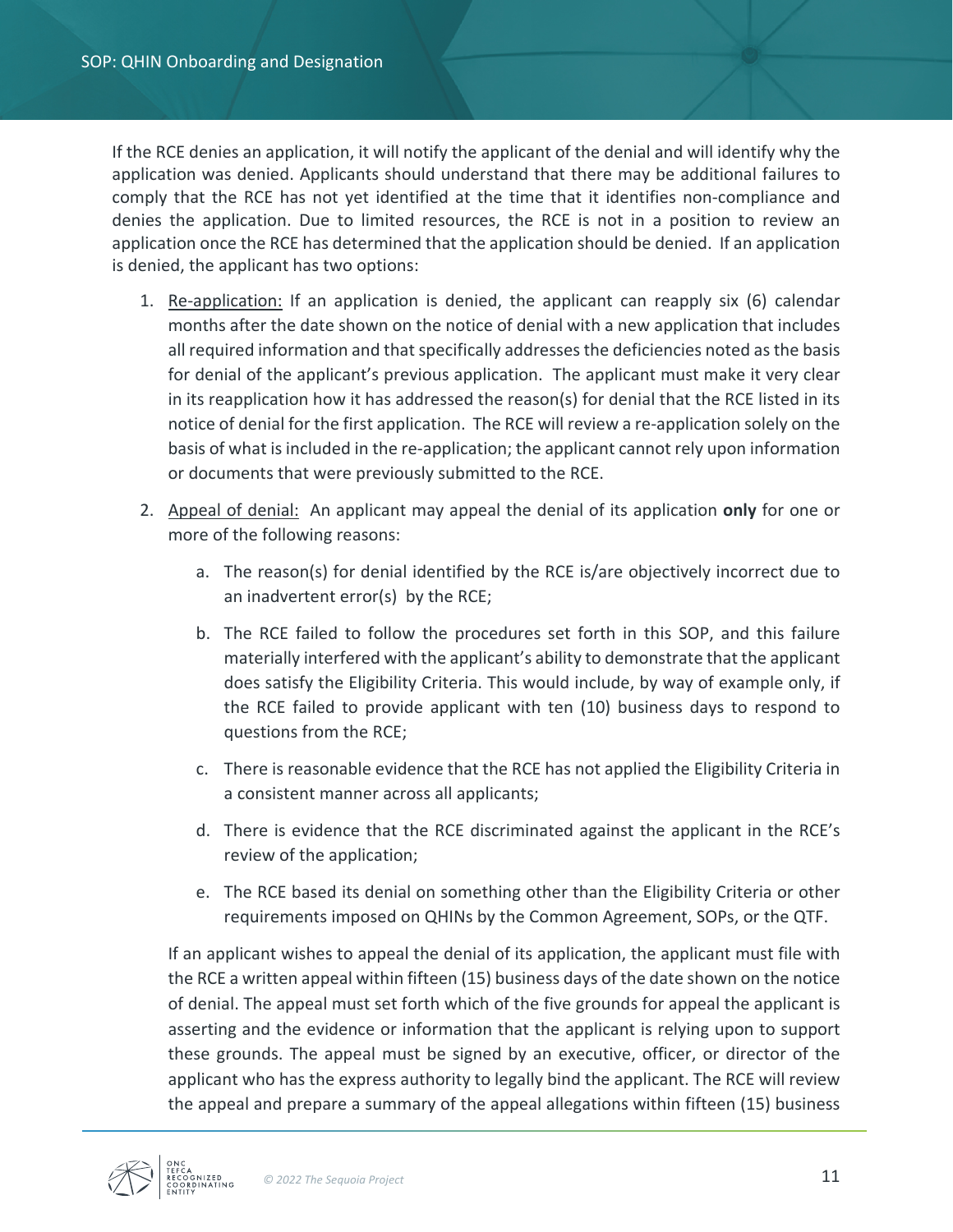days of receiving the appeal from the applicant. The RCE will brief the Governing Council or the Transitional Council by providing it with a copy of the summary of the appeal, unless the appeal occurs prior to the formation of the Transitional Council. This summary will be labeled as confidential and shall not be further disclosed by any member of the Governing Council or the Transitional Council unless specifically directed to do so by the RCE.

The RCE will seek input from the Governing Council or the Transitional Council about the merits of the appeal unless the appeal occurs prior to the formation of the Transitional Council. The RCE will determine what input to seek and how best to obtain this input, but neither the Governing Council nor the Transitional Council will actually vote on the merits of any appeal. The RCE will inform ONC that an appeal has been filed and share the summary with ONC on a confidential basis. The RCE will consider any input that ONC provides on the merits of the appeal, but the decision on any appeal will be made by the RCE. In the event an applicant appeals a denial prior to the formation of the Transitional Council, the RCE will inform ONC that an appeal has been filed and share the summary with ONC on a confidential basis. The RCE will consider any input that ONC provides on the merits of the appeal, but the decision on any appeal will be made by the RCE.

The RCE will make a decision on the appeal within seventy (70) calendar days of the appeal being filed with the RCE. The RCE may extend this time period. The RCE can deny the appeal or grant the appeal. The decision of the RCE is final, subject to Signatory's right to escalate certain Disputes to ONC, as set forth in Section 15.6.1 of the Common Agreement, and the ONC's right to review the RCE's conduct, as set forth in Section 3.1 of the Common Agreement. If the RCE denies the appeal, the applicant cannot file a new application to be Designated as a QHIN until six (6) calendar months after the date of the denial of the appeal unless, subject to Section 15.6.1 or Section 3.1 of the Common Agreement, ONC specifies a shorter timeframe. Any new application must address how the applicant has addressed the reason(s) that applicant's application was previously denied. If the RCE grants the appeal, then the applicant shall be allowed to proceed to the next step in the Onboarding process as set forth in this SOP.

## **4. Assertion of Compliance**

By applying to be Designated as a QHIN and beginning the technical testing process outlined in the next section, the applicant asserts that the system or systems used are compliant with the technical specifications outlined in the QTF.

Applicants must register for the testing platform identified in Section III of this SOP and should successfully pass testing via that platform prior to submitting their application.

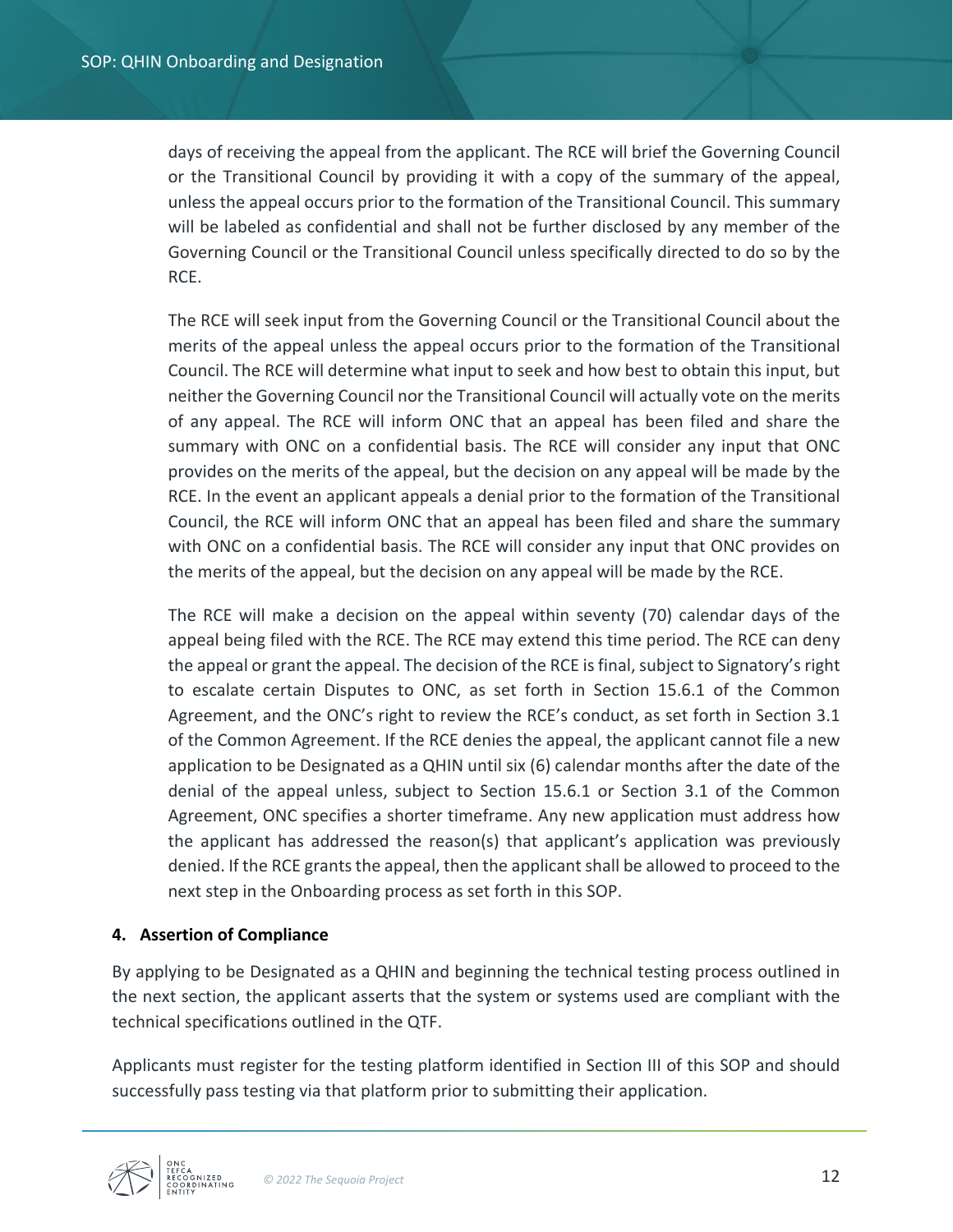# **Section III: Pre-Production Testing Process**

#### **1. QHIN Onboarding**

Onboarding begins when a prospective QHIN has signed the CA and received approval of their QHIN Application.

#### **2. QHIN Onboarding Process**

During the Onboarding Process, the applicant will have regular check-ins with its RCE contact to denote the progress on any outstanding requirements and coordination of technical testing.

#### **3. Testing Overview**

This section outlines the steps that prospective QHINs must take in order to demonstrate that their network can connect to those of other QHINs.

The testing and connectivity validation approach outlined in these sections relies on QHINs serving as testing and validation partners for prospective QHINs. All QHINs have an obligation to serve as testing and validation partners at the request of other QHINs or the RCE on behalf of other QHINs or applicants. QHINs and applicants are strongly encouraged to coordinate with one another to distribute the effort of serving as testing and validation partners among the community of QHINs and applicants.

As detailed below, prospective QHINs will be required to complete:

- 1- Conformance Testing Process
- 2- Non-Production Partner Testing
- 3- Production Connectivity Validation

#### **4. Pre-Production Testing Timeline**

An applicant must successfully complete the Conformance Testing Process and the Non-Production Partner Testing (collectively, "Pre-Production Testing") within twelve (12) calendar months of approval of its application by the RCE. If the applicant fails to do so, the applicant will not be Designated, unless the applicant provides the RCE with factual and verifiable information that supports providing the applicant with additional time to complete the testing on the basis of relevant testing circumstances that render it impossible for the applicant to complete testing within the twelve- (12-) calendar month timeframe through no fault of the applicant, AND the RCE agrees to grant applicant an extension. The RCE is under no obligation to provide an applicant with additional time beyond twelve (12) calendar months. Neither the applicant's non-

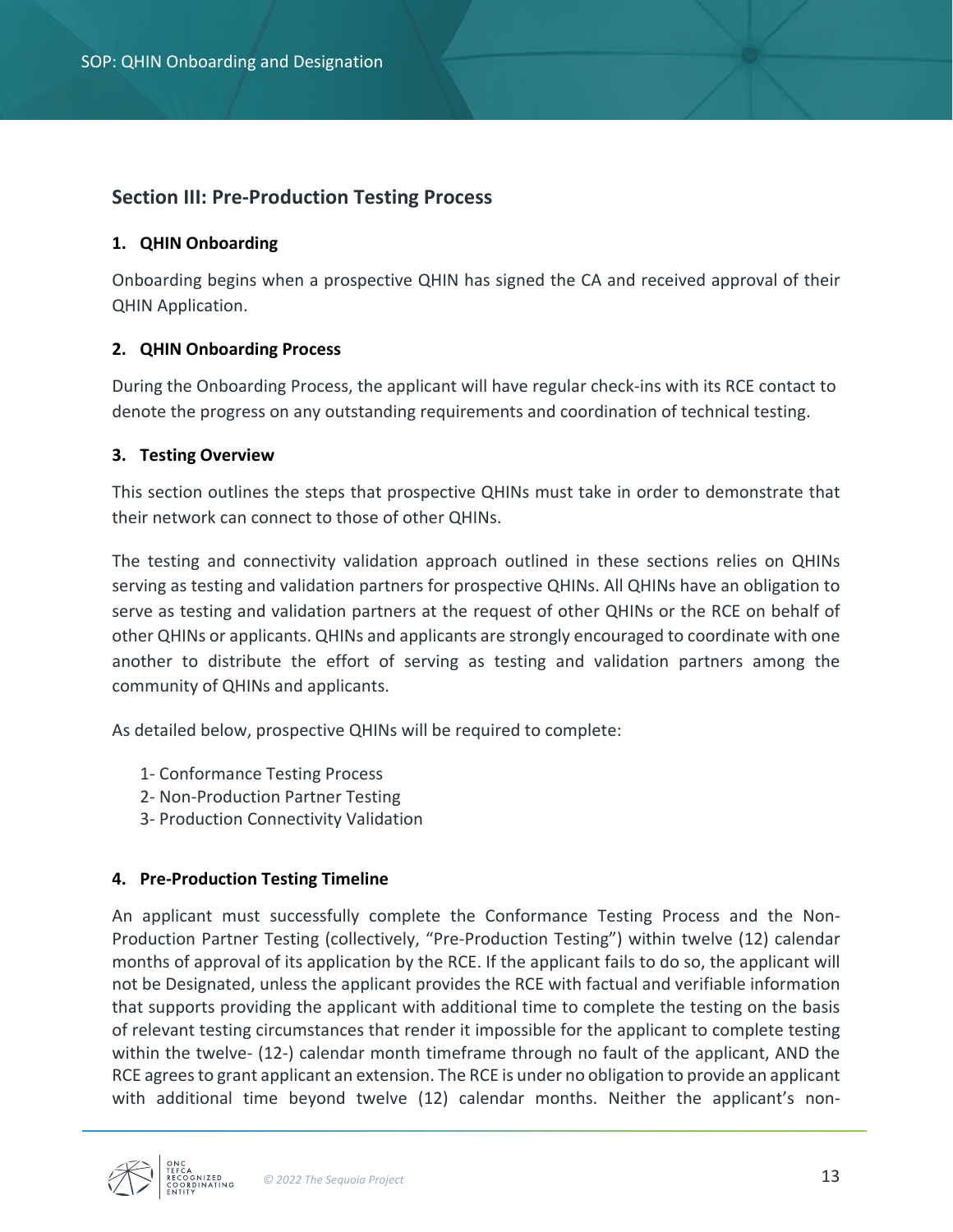Designation for failure to complete Pre-Production Testing within twelve (12) calendar months nor the RCE's denial of a request for an extension are appealable. The applicant is responsible for keeping the RCE informed about any material developments that may delay the applicant from completing testing.

An applicant that fails to complete Pre-Production Testing within twelve (12) calendar months or within the timeframe of any extension granted by the RCE will receive a written Designation determination from the RCE notifying the applicant that it is **not** Designated as a QHIN. An applicant that receives a determination that it has been denied Designation cannot file a new application to be Designated as a QHIN until twelve (12) calendar months after the date of the Designation determination. If an applicant is denied on the basis of its failure to complete Pre-Production Testing within the required timeframe and decides to later re-apply, the applicant must submit with its new application clear evidence that it has addressed the reason(s) the applicant was unable to successfully complete these testing phases following its previous application. The RCE will review a re-application solely on the basis of what is included in the reapplication; the applicant cannot rely upon information or documents that were previously submitted to the RCE.

## **5. Conformance Testing Process**

This section describes the scope, approach, and testing process for verifying that an applicant complies with the QTF requirements, which are defined in the QHIN Testing Process documents. The Conformance Testing Process is intended to be a largely automated process augmented by minimal manual review to verify conformance of systems and technology used by applicants. The process will leverage an automated testing environment known as the Sequoia Interoperability Testing Platform ("ITP"). The ITP environment automates the tests and enables applicants and vendors to conduct practice testing on a self-service basis, with real-time feedback regarding issues of non-conformance.

To begin the Conformance Testing Process, applicants must submit a testing application package, which denotes specific configuration information required to onboard the system under test to the Sequoia ITP and information related to users who need to have accounts provisioned to access the tooling. Testing is self-service and is facilitated by the applicant. Once testing is completed, the RCE will complete any manual testing required to verify all test results and generate a final test report. Systems that successfully complete the program and pass all testing will be eligible to continue the Onboarding process for the specific version of the system that was validated.

## **6. Non-Production Partner Testing**

Prior to implementing production connectivity, each prospective QHIN will complete a series of non-production tests against the test instances of other QHIN gateways ("Test Ecosystem"). The

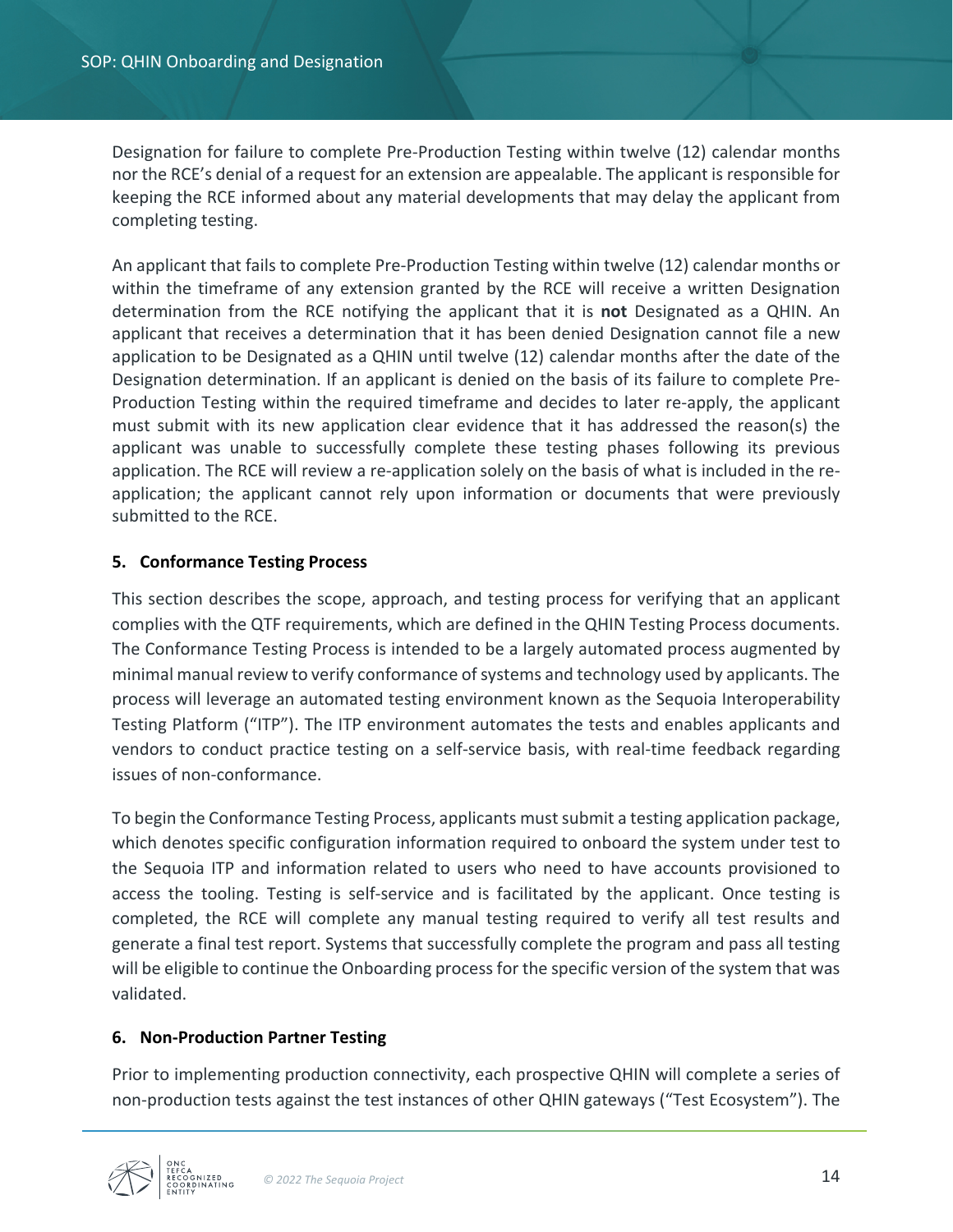Test Ecosystem will include an RCE Directory instance with which QHINs and prospective QHINs can interact to obtain and update test gateway information. Test Ecosystem gateways and transactions will be secured using valid, non-production RCE certificates.

Prospective QHINs are responsible for conducting partner tests with all other QHINs.

The non-production partner tests will consist of successfully completing each of the required transactions.

Test partners must NOT report success until each transaction has been completed and data returned to the other party in that transaction. Specifically, for QHIN Query transactions, matching patients must be found, at least one document must be available, and one or more documents must be retrieved. Data should be coordinated among the test partners such that patient matching is successful. For QHIN Message Delivery, a successful acknowledgement must be received from the responding QHIN.

Prospective QHINs are required to achieve 100% transaction success with all in-production QHINs participating in the Test Ecosystem. The RCE recognizes that for the initial group of QHIN applicants, there will not be any in-production QHINs against which an applicant can test. **For this initial group of applicants only,** each applicant is required to achieve 100% transaction success with **at least** one other QHIN applicant. After the initial group of QHINs are Designated by the RCE, these QHINs will be the in-production QHINs for purposes of the testing requirement of achieving 100% transaction success. Once an applicant is Designated, it must assist future QHIN applicants with their testing by maintaining a suitable test environment as further described below.

QHINs that have received an RCE Directory Read/Write API key are required to add an entry into the Non-Production Test Ecosystem Directory that is available for testing at any time. QHINs are required to maintain entries in this directory that reasonably represent their production environment. QHINs MAY add additional entries to the Test Ecosystem Directory beyond the minimal list if they so choose.

Entries in the Test Ecosystem Directory, and the gateway(s) behind them, should behave substantially similarly to the production environment without access to Production data. Specifically, test partners should expect that the same query that yielded a successful test with entries in the Test Ecosystem Directory would yield a non-errored query response in production. These test entries must ONLY return information consisting of synthetic patient data, including demographics and retrievable files. **No production clinical data should be available via gateways published in the Test Ecosystem Directory.** QHINs MUST ensure that their test gateway is active and ready to reply to test queries. Failure to repair these test entries in a timely manner may

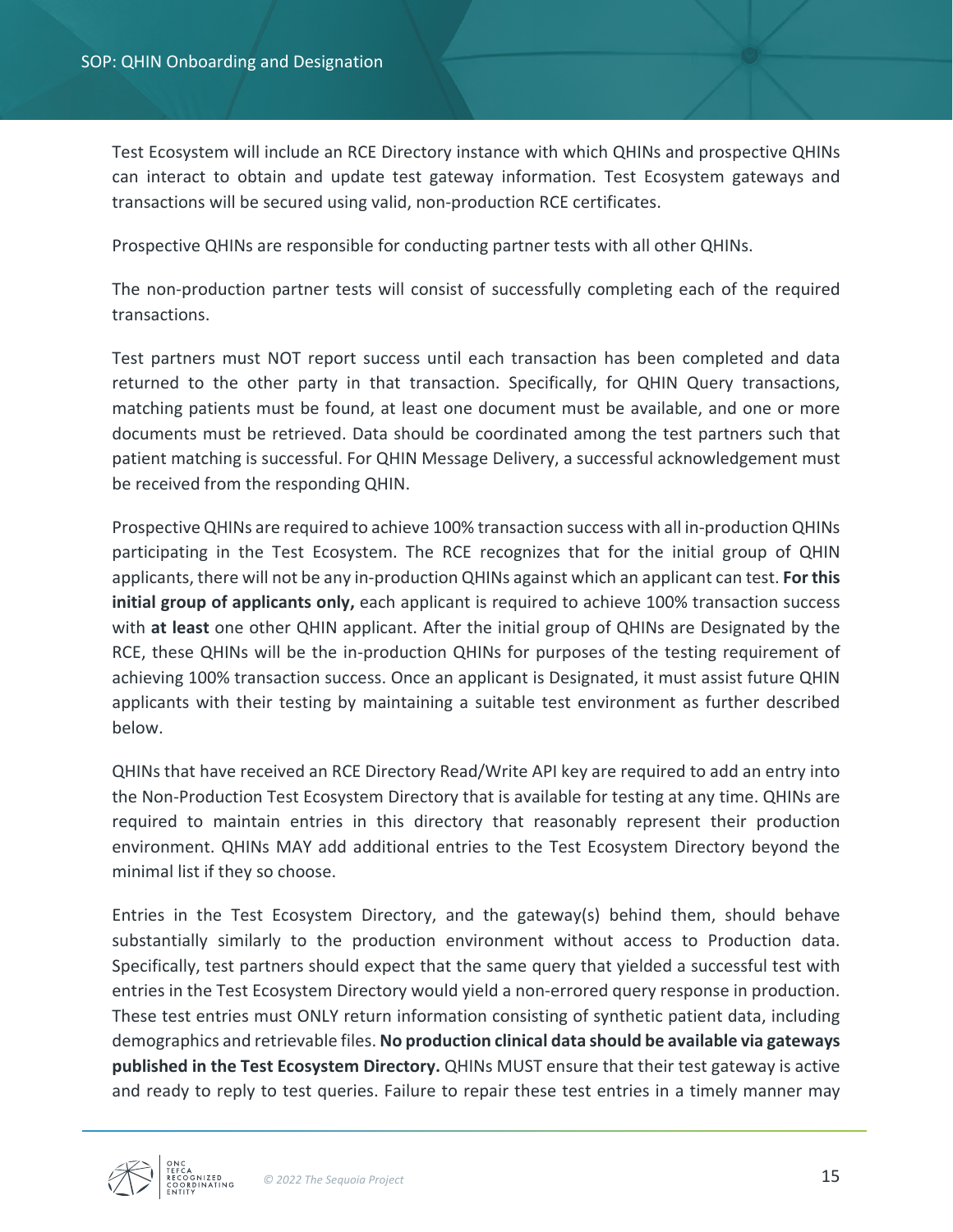result in punitive actions from the RCE which may include, but are not limited to, a denial of access to the RCE Directory read/write privileges.

# **Section IV: Designation & Post-Production Testing**

### **1. Production Connectivity Validation**

After completing the non-production partner testing, attesting that any necessary system changes to complete non-production partner testing have been moved into the Production environment, satisfying all requirements of the QHIN Application Processsection of this SOP, and countersigning the Common Agreement, the RCE will provide the applicant with the RCE's written Designation determination indicating that the applicant has been Designated by the RCE, and the QHIN may configure its production system for connectivity. Until the validation process described in this Section is successfully completed, other QHINs are not obligated to engage in exchange activities with the QHIN, other than those required for the connectivity validation as described in this Section.

QHINs must initiate a Patient Discovery transaction to all other QHINs and must successfully receive a "No Matching Patient Found" response for all of these transactions. Such a response is "successful" if it is received and processed without error by the initiating system.

While general experience shows that receiving the "No Matching Patient Found" response for a non-production test patient is a reasonable method for establishing that connectivity will likely be successful between two parties, it does not guarantee that there is not a configuration issue related to the other required transactions. Therefore, all QHINs must complete testing with a Production Validation Partner. A QHIN must coordinate data with its Production Validation Partner such that connectivity can be confirmed for all required transactions for that QHIN.

Validation with a Production Validation Partner may use data from an actual shared patient as long as any appropriate access policy requirements are met. If it is not possible to do so under policy constraints, coordinated non-production test patient data can be used.

Upon completion of the validation to the Production Validation Partner's satisfaction, the Production Validation Partner will independently inform the RCE that the QHIN's production partner validation was successfully completed.

Within thirty (30) calendar days of having its entry in the RCE Directory, each QHIN must demonstrate that it has completed a successful transaction with all other in-production QHINs. If a QHIN is unable to complete Production Connectivity Validation within the thirty (30) dayperiod provided, the QHIN must provide to the RCE, no later than day thirty (30), an explanation as to why the QHIN is unable to complete this validation process within the allotted time and